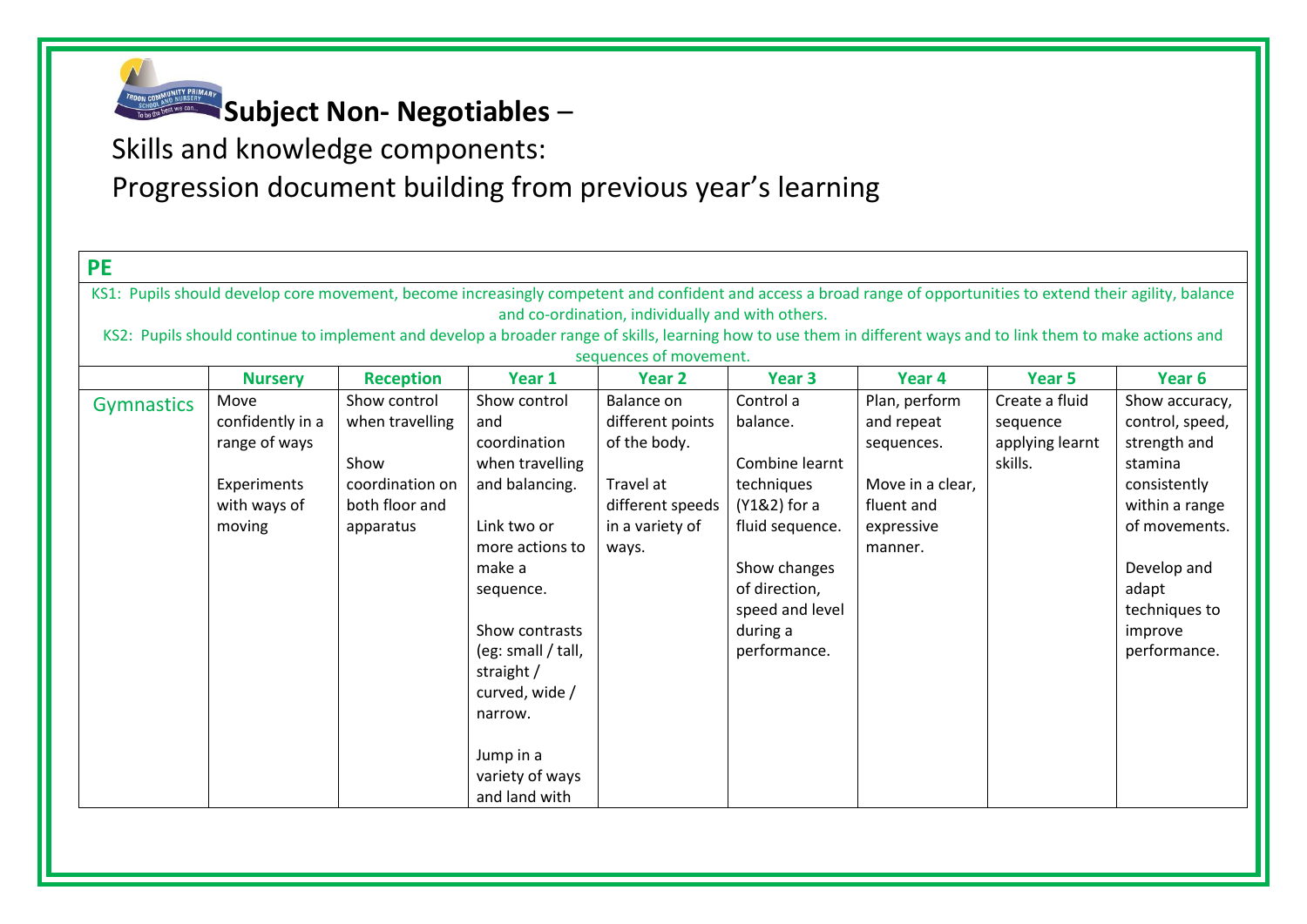

Skills and knowledge components:

|                  |                                           |                                     | some control<br>and balance.                  |                                                                                                    |                                                                                                                                                |                                                                                                                                                                                                                                     |                                                                                                                                                                                                                                                       |                                                                                                                                                                                                                                                      |
|------------------|-------------------------------------------|-------------------------------------|-----------------------------------------------|----------------------------------------------------------------------------------------------------|------------------------------------------------------------------------------------------------------------------------------------------------|-------------------------------------------------------------------------------------------------------------------------------------------------------------------------------------------------------------------------------------|-------------------------------------------------------------------------------------------------------------------------------------------------------------------------------------------------------------------------------------------------------|------------------------------------------------------------------------------------------------------------------------------------------------------------------------------------------------------------------------------------------------------|
| <b>Athletics</b> | Move<br>confidently in a<br>range of ways | Jumps and<br>lands<br>appropriately | Run with<br>control.<br>Jump with<br>control. | Explore<br>different jump<br>techniques.<br>Set myself<br>targets to<br>improve my<br>performance. | Refine sprint<br>technique.<br>Use a range of<br>throwing<br>techniques<br>(underarm /<br>overarm)<br>Improve<br>personal best<br>performances | Run over a<br>longer distance,<br>conserving<br>energy to<br>sustain<br>performance<br>Throw with<br>accuracy to hit<br>a target or<br>cover a<br>distance.<br>Jump in a<br>number of<br>ways, using a<br>run up if<br>appropriate. | Combine<br>sprinting with<br>low hurdles<br>over 60m.<br>Throw<br>accurately and<br>refine<br>performance by<br>analysing<br>technique and<br>body shape.<br>Keep track of<br>personal best<br>performances,<br>setting targets<br>for<br>improvement | Choose the best<br>place for<br>running over a<br>variety of<br>distances.<br>Show control in<br>take-off and<br>landing when<br>jumping.<br>Keep track of<br>personal best<br>performances,<br>setting<br>challenging<br>targets for<br>improvement |
| Team             | Negotiates                                | Join in with                        | Move or stop to                               | Decide on the                                                                                      | Develop fielding                                                                                                                               | Apply and                                                                                                                                                                                                                           | Explain rules                                                                                                                                                                                                                                         | Gain possession                                                                                                                                                                                                                                      |
| games            | space<br>successfully                     | team games                          | catch or collect<br>a ball.                   | best position                                                                                      | and possession<br>skills.                                                                                                                      | explain rules<br>and tactics of a                                                                                                                                                                                                   | and tactics in<br>detail.                                                                                                                                                                                                                             | confidently and<br>apply attacking                                                                                                                                                                                                                   |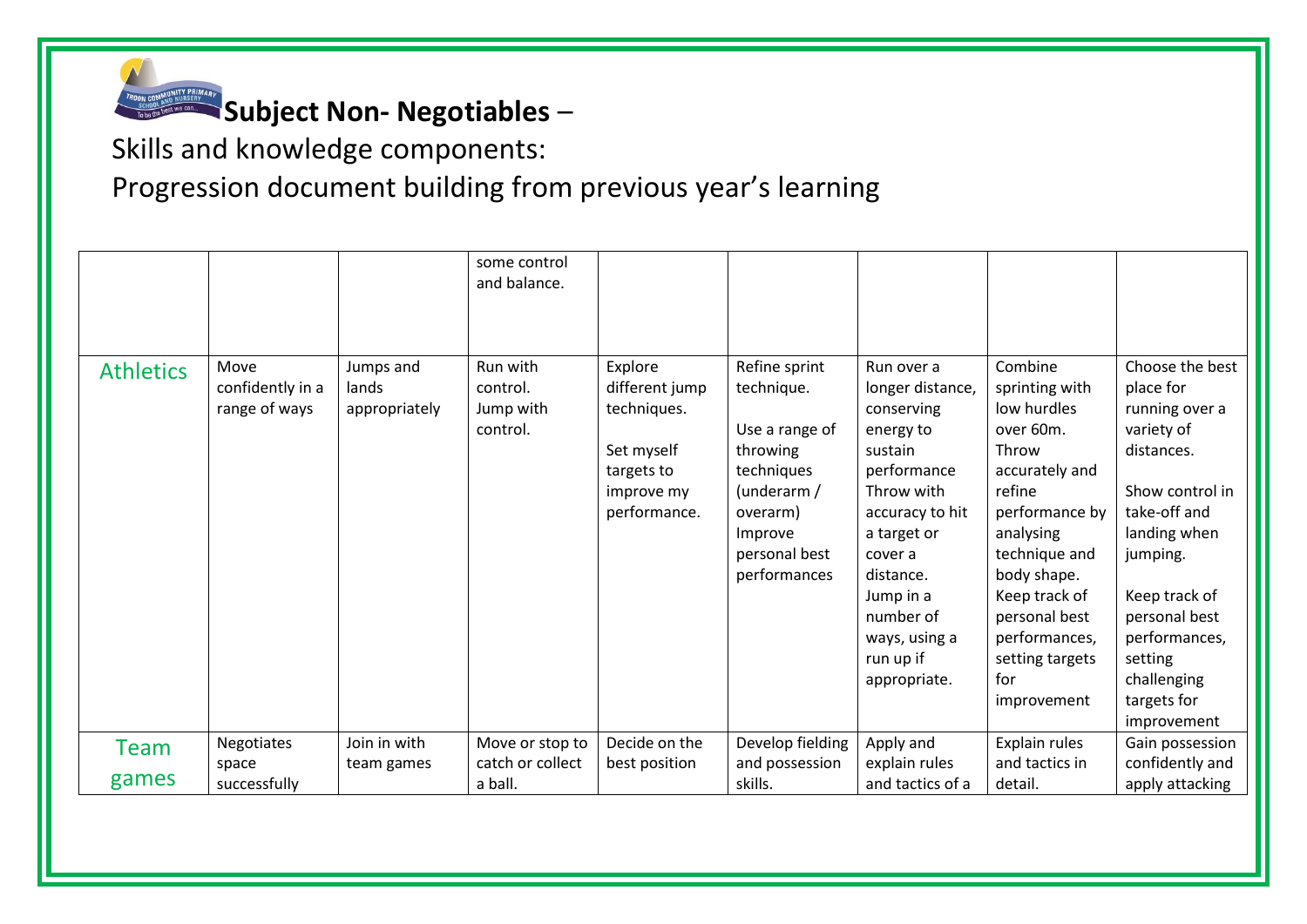

Skills and knowledge components:

|           | play racing and  | Begin to       |                   | and move         |                   | variety of      |                  | and defending   |
|-----------|------------------|----------------|-------------------|------------------|-------------------|-----------------|------------------|-----------------|
|           | chasing games    | understand     | Decide where      | accordingly.     | Begin to apply    | games.          | To work in a     | skills.         |
|           | with each        | what it means  | to stand to       |                  | tactics and rules |                 | team or alone    |                 |
|           | other, adjusting | to defend /    | make it difficult | Understand       | in a game         | Suggest         | to gain          | Apply           |
|           | speed and        | attack in a    | for the           | basic tactics of |                   | improvements;   | possession of a  | understanding   |
|           | direction.       | game.          | opposing team.    | a game           | Ask and answer    | support others  | ball.            | of rules and    |
|           |                  |                |                   |                  | questions to      |                 |                  | tactics e.g.    |
|           |                  |                |                   | Reflect on       | suggest           | Keep and        | Reflect- ask and | officiating     |
|           |                  |                |                   | reasons for      | reasons/improv    | control the     | answer           |                 |
|           |                  |                |                   | rules and how    | ements/           | possession of a | questions to     | Support other   |
|           |                  |                |                   | to make games    | changes           | ball.           | change or        | players;        |
|           |                  |                |                   | more             |                   |                 | improve          | coaching;       |
|           |                  |                |                   | challenging.     |                   | Field with      | games/           | modelling       |
|           |                  |                |                   |                  |                   | control.        | performance      |                 |
| Dance and | Show control     | Begin to       | Perform some      | Perform dance    | Refine            | Refine          | When             | Perform dances  |
|           | with large and   | perform simple | simple dance      | actions with     | movements to      | movements to    | composing it is  | using advanced  |
| movement  | small            | dance moves    | moves.            | control and co-  | create a basic    | create a more   | imaginative,     | techniques with |
|           | movements        |                |                   | ordination.      | dance sequence    | complex         | creative and     | a range of      |
|           |                  | Show some      |                   |                  | to match a        | sequence to     | expressive.      | dance styles    |
|           |                  | rhythm and     | Demonstrate       | Can choose       | purpose.          | match a         |                  | and forms.      |
|           |                  | control when   | rhythm and        | appropriate      |                   | purpose.        | Movements        | Suggest new     |
|           |                  | moving         | control.          | movements to     | Movements         |                 | show control.    | ways of         |
|           |                  |                |                   | communicate      | begin to show     | Movements are   | Suggest new      | working/ask     |
|           |                  | Feedback       |                   | mood / feelings  | fluidity.         | clear and       | ways of          | and answer      |
|           |                  | verbally to    |                   | / ideas          |                   | fluent.         | working/ask      | questions to    |
|           |                  | partner        |                   |                  |                   |                 | and answer       | reflect         |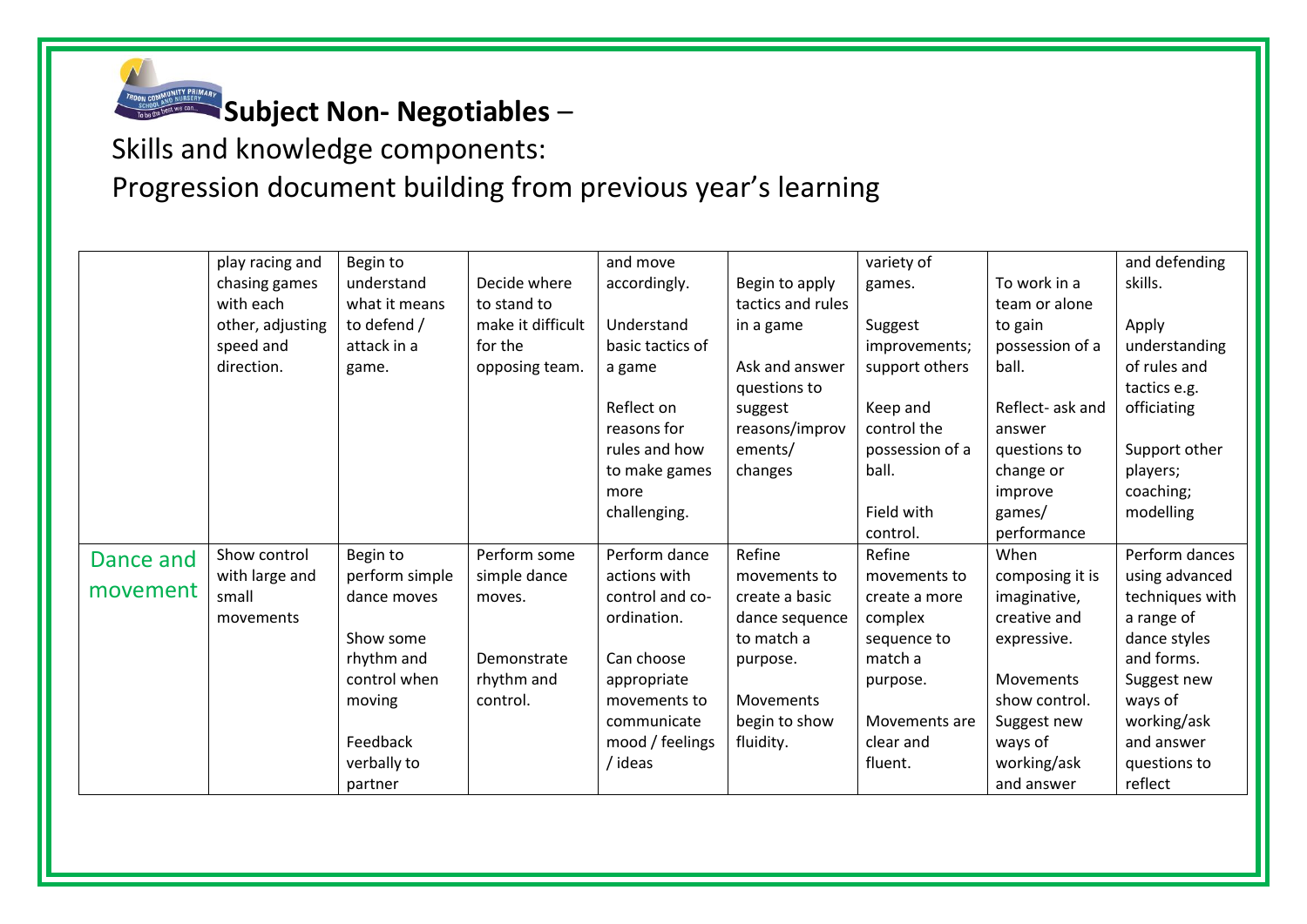

## Skills and knowledge components: Progression document building from previous year's learning

|                 |     |     | Suggest       | Link two or     | Change speed     | Suggest new      | questions to    |                   |
|-----------------|-----|-----|---------------|-----------------|------------------|------------------|-----------------|-------------------|
|                 |     |     | improvements/ | more actions in | and level within | ways of          | reflect         |                   |
|                 |     |     | give feedback | a sequence.     | a performance    | working/ask      |                 |                   |
|                 |     |     |               |                 |                  | and answer       |                 |                   |
|                 |     |     |               | Give praise     | Give feedback.   | questions to     |                 |                   |
|                 |     |     |               | Suggest next    | Suggest next     | reflect          |                 |                   |
|                 |     |     |               | steps to peers  | steps to peers   |                  |                 |                   |
| Outdoor         |     |     |               |                 | Use more         | Use maps and     | Orientate self  | Confidently       |
|                 |     |     |               |                 | detailed plans   | diagrams to      | to solve        | orientate self    |
| Adventuro       |     |     |               |                 | and diagrams     | orientate        | problems,       | and others to     |
| <b>US</b>       |     |     |               |                 | that take them   | themselves and   | locating        | solve a problem   |
| activities      |     |     |               |                 | from familiar to | to travel around | particular      | in a more         |
|                 |     |     |               |                 | less familiar    | a simple course  | places.         | unfamiliar        |
|                 |     |     |               |                 | areas            | Plan responses   |                 | environment.      |
|                 |     |     |               |                 | Use ideas they   | to physical      | Adapt actions   |                   |
|                 |     |     |               |                 | have learned in  | challenges and   | to changing     | Develop skills to |
|                 |     |     |               |                 | one task and     | problems as a    | situations.     | solve problems    |
|                 |     |     |               |                 | apply them in    | group            |                 | in intellectual   |
|                 |     |     |               |                 | another          | Identify risks   |                 | and physical      |
|                 |     |     |               |                 | Can identify     | and advise       |                 | challenges.       |
|                 |     |     |               |                 | potential risks. | others.          |                 |                   |
| <b>Swimming</b> | N/A | N/A | N/A           | N/A             | Use one basic    | Use more than    | Use             | Any child not     |
|                 |     |     |               |                 | stroke           | one stroke and   | breaststroke,   | meeting the       |
| and Water       |     |     |               |                 |                  | co-ordinate      | front crawl and | 25m               |
| Safety          |     |     |               |                 | Co-ordination    | breathing        | backstroke,     | requirement       |
|                 |     |     |               |                 | and control in   |                  | ensuring that   | will receive      |